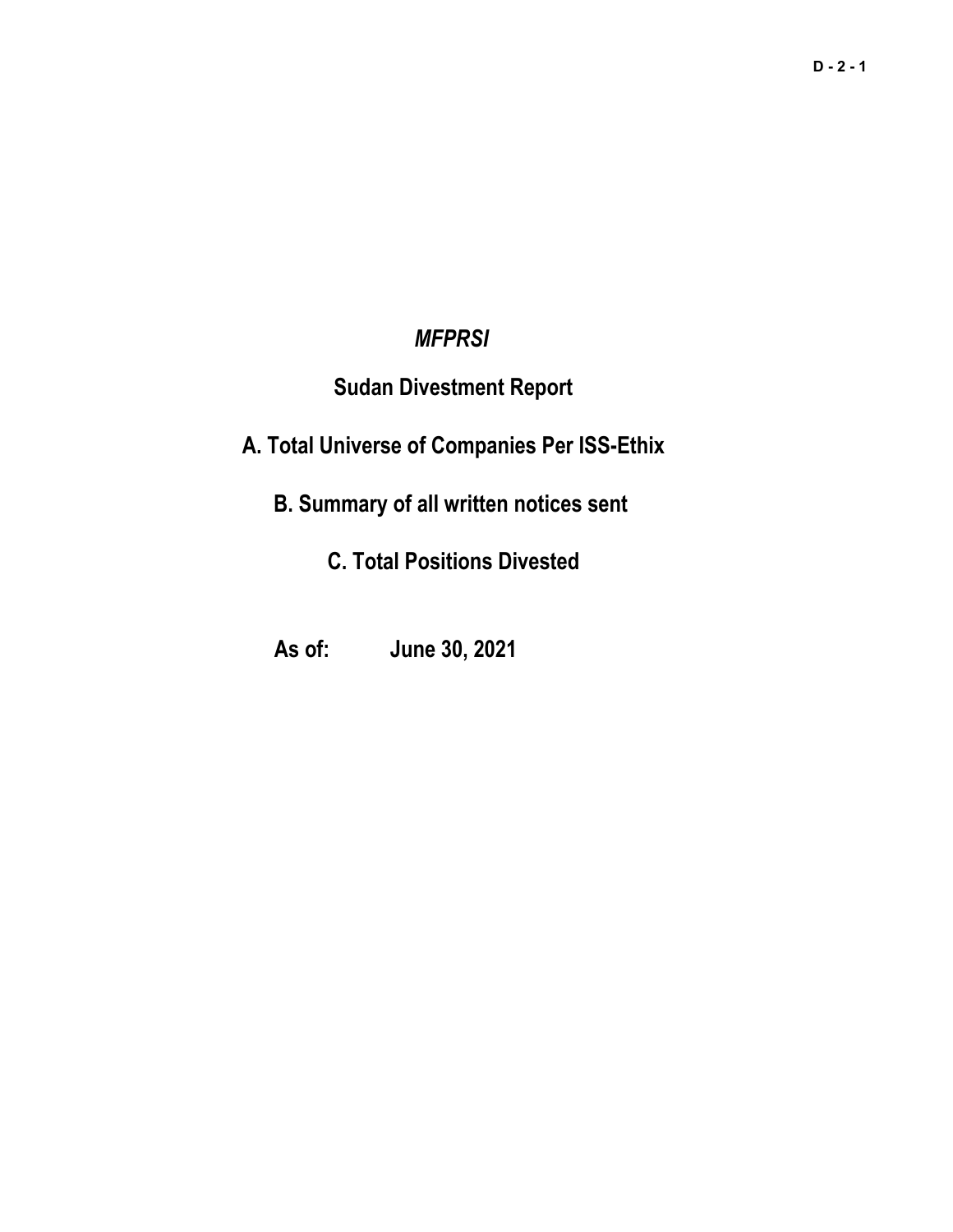# **A. Total Universe of Companies Per ISS Ethix**

|    | <b>COMPANY</b>                                    | <b>Highest Offenders/</b><br><b>Ongoing Engagement</b> |
|----|---------------------------------------------------|--------------------------------------------------------|
| 1  | <b>Anton Oilfield Services Group</b>              | <b>Highest Offender</b>                                |
| 2  | Arabian Pipes Co.                                 | <b>Highest Offender</b>                                |
| 3  | <b>ASEC Co. for Mining</b>                        | <b>Highest Offender</b>                                |
| 4  | <b>Baker Hughes Company</b>                       | <b>Highest Offender</b>                                |
| 5  | <b>BYD Company Limited</b>                        | <b>Highest Offender</b>                                |
| 6  | China Energy Engineering Corp. Ltd.               | <b>Highest Offender</b>                                |
| 7  | <b>China Petroleum &amp; Chemical Corporation</b> | <b>Highest Offender</b>                                |
| 8  | China Yangtze Power Co., Ltd.                     | <b>Highest Offender</b>                                |
| 9  | Dongfeng Motor Group Co., Ltd.                    | <b>Highest Offender</b>                                |
| 10 | <b>Elsewedy Electric Co.</b>                      | <b>Highest Offender</b>                                |
| 11 | Energy House Holding Co.                          | <b>Highest Offender</b>                                |
| 12 | Gas To Liquid PJSC                                | <b>Highest Offender</b>                                |
| 13 | <b>General Electric Company</b>                   | <b>Highest Offender</b>                                |
| 14 | Harbin Electric Co. Ltd.                          | <b>Highest Offender</b>                                |
| 15 | Hyundai Motor Co., Ltd.                           | <b>Highest Offender</b>                                |
| 16 | Indian Oil Corp. Ltd.                             | <b>Highest Offender</b>                                |
| 17 | <b>KAMAZ PTC</b>                                  | <b>Highest Offender</b>                                |
| 18 | <b>Kuwait Finance House KSC</b>                   | <b>Highest Offender</b>                                |
| 19 | <b>Managem SA</b>                                 | <b>Highest Offender</b>                                |
| 20 | Nissan Motor Co., Ltd.                            | <b>Highest Offender</b>                                |
| 21 | Oil & Natural Gas Corp. Ltd.                      | <b>Highest Offender</b>                                |
| 22 | <b>Oil India Limited</b>                          | <b>Highest Offender</b>                                |
| 23 | Orca Gold, Inc.                                   | <b>Highest Offender</b>                                |
| 24 | <b>PetroChina Company Limited</b>                 | <b>Highest Offender</b>                                |
| 25 | <b>Qalaa Holdings</b>                             | <b>Highest Offender</b>                                |
| 26 | <b>Resolute Mining Limited</b>                    | <b>Highest Offender</b>                                |
| 27 | Shanghai Electric Group Co., Ltd.                 | <b>Highest Offender</b>                                |
| 28 | <b>Siemens Energy AG</b>                          | <b>Highest Offender</b>                                |
| 29 | <b>Volkswagen AG</b>                              | <b>Highest Offender</b>                                |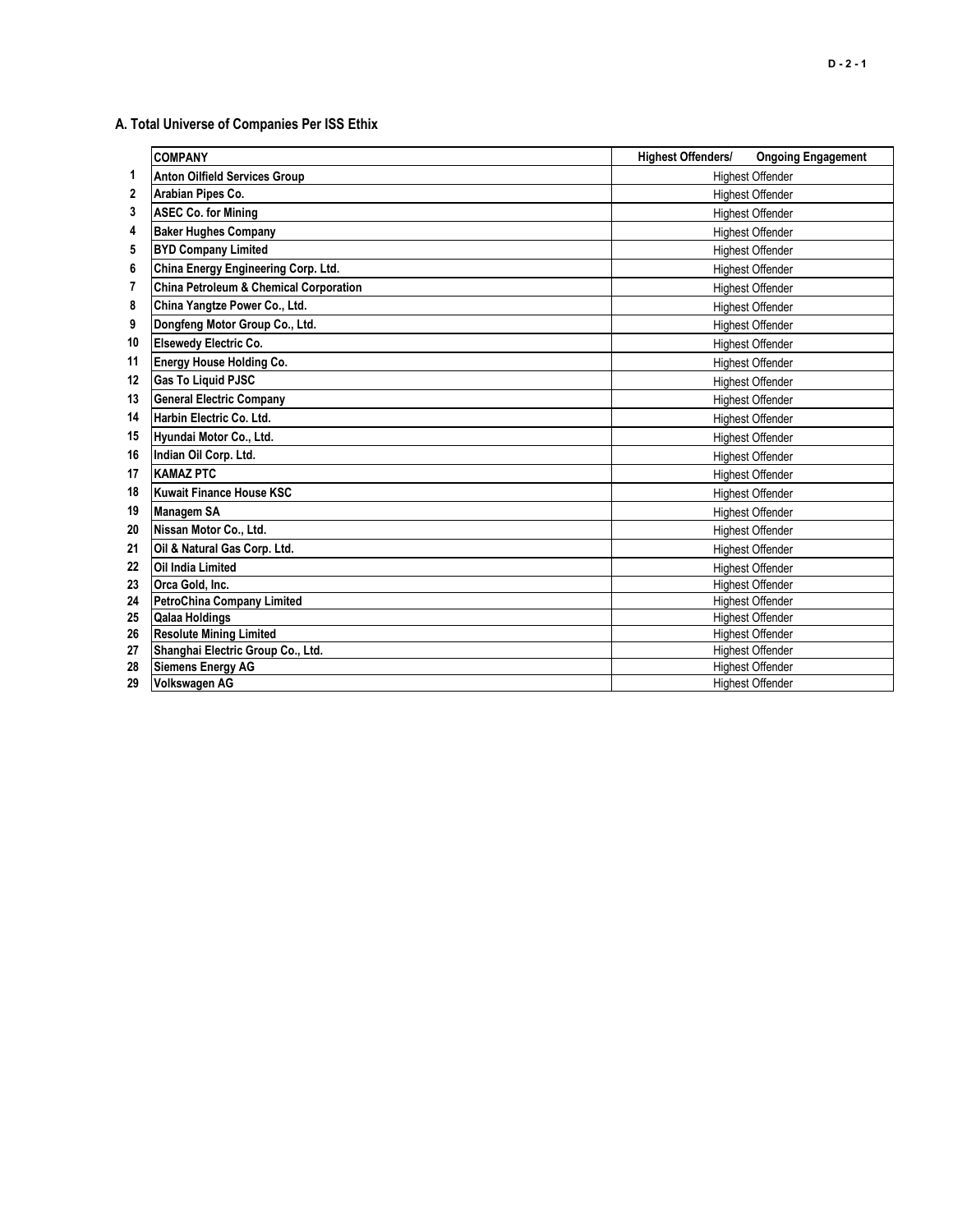## **B. Summary of all written notices**

### **B. Summary of all written notices**

#### **August 24th, 2020**

MFPRSI mailed out letters to the following firms with the quarterly "scrutinized companies" list from the ISS Ethix with response date of August 31, 2020.

Firms: State Street DFA Baillie Gifford Mondrian **BlackRock** JP Morgan GMO Intech **Schroders** Dodge & Cox

#### **September 15th, 2020**

MFPRSI mailed letters to the following companies that were held indirectly in the portfolio informing them of possible divestment from the company and to respond within 90 days of the date of letter with any other information they were able to provide.

Following up annually with companies that remain on the list

#### Companies:

Dongfeng Motor Corporation - Indirectly held El Sewedy Electric Company- Indirectly held Indian Oil Corporation - Indirectly held Oil and Natural Gas Company Limited - Indirectly held PetroChina Company Limited - Indirectly held Siemens AG

### **September 22nd, 2020**

All firms responded to letter with any holdings of securities on "scrutinized companies" list.

#### **September 25th, 2020**

MFPRSI mailed out letters to following firms who hold Indirect securities informing them to consider divestment from the companies held.

Firms: GMO

### **November 9th, 2020**

MFPRSI mailed out letters to the following firms with the quarterly "scrutinized companies" list from the ISS Ethix with response date of November 30, 2020. Firms: State Street DFA Baillie Gifford Mondrian **BlackRock** JP Morgan GMO Intech Dodge & Cox **Schroders**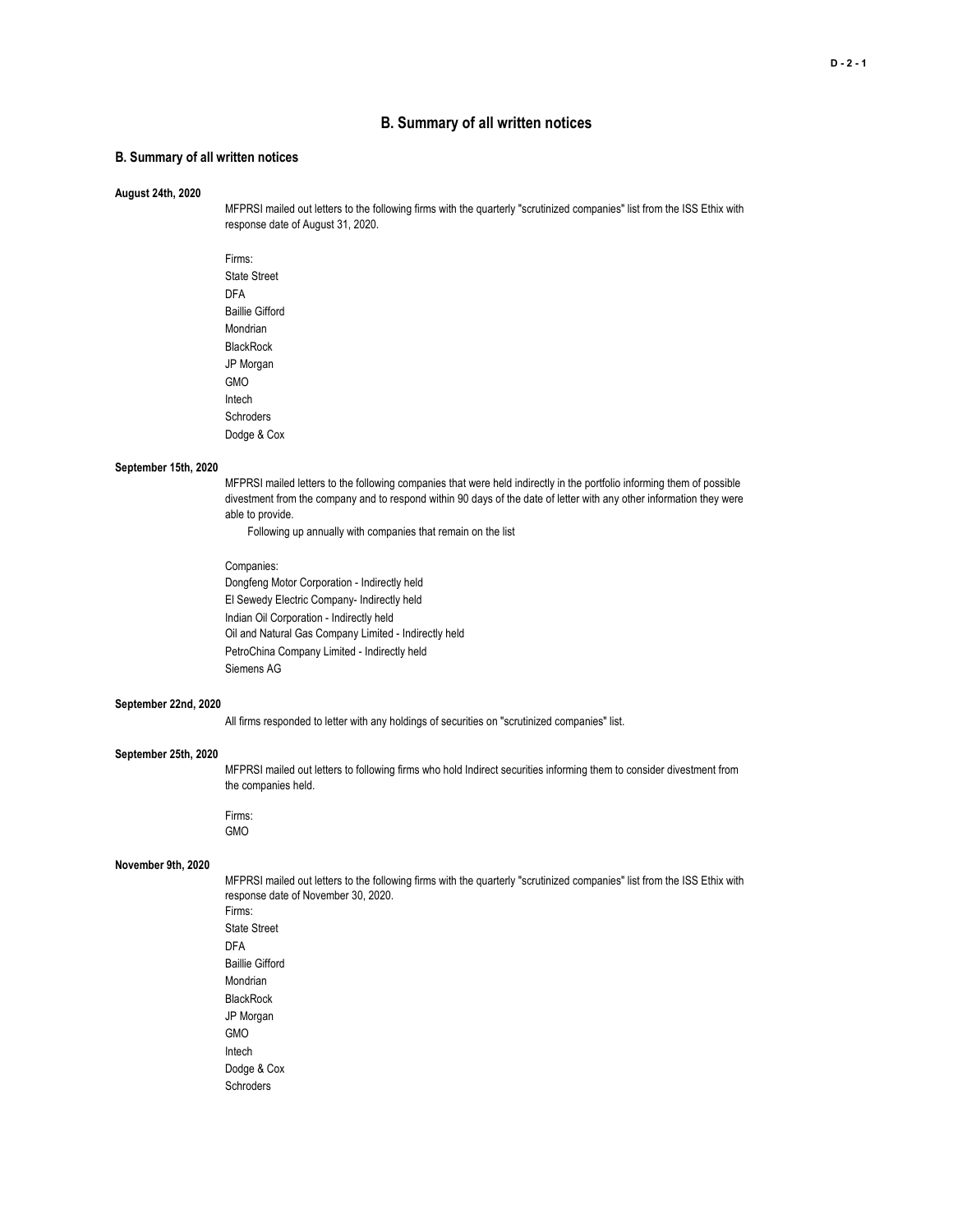# **B. Summary of all written notices**

| December 3rd, 2020  |                                                                                                                                                                                         |
|---------------------|-----------------------------------------------------------------------------------------------------------------------------------------------------------------------------------------|
|                     | All firms responded to letter with any holdings of securities on "scrutinized companies" list.                                                                                          |
| December 10th, 2020 | MFPRSI mailed out letters to following firms who hold Indirect securities informing them to consider divestment from<br>the companies held.                                             |
|                     | Firms:<br>SSgA                                                                                                                                                                          |
| February 9th, 2021  | MFPRSI mailed out letters to all firms above with the quarterly "scrutinized companies" list from the ISS Ethix with<br>response date of February 28, 2021.                             |
|                     | Firms:<br><b>State Street</b><br><b>DFA</b><br><b>Baillie Gifford</b><br>Mondrian<br><b>BlackRock</b><br>JP Morgan<br><b>GMO</b><br>Intech<br>Dodge and Cox<br>Schroders                |
| March 12th, 2021    | All firms responded to letter with any holdings of securities on "scrutinized companies" list.                                                                                          |
| March 17th, 2021    | MFPRSI mailed out letters to following firms who hold Indirect securities informing them to consider divestment from<br>the companies held.                                             |
|                     | Firms:<br><b>GMO</b><br>Schroders                                                                                                                                                       |
| May 11th, 2021      | MFPRSI mailed out letters to all firms above with the quarterly "scrutinized companies" list from the ISS Ethix with<br>response date of May 31, 2021.<br>Firms:<br><b>State Street</b> |
|                     | <b>DFA</b><br><b>Baillie Gifford</b><br>Mondrian<br>JP Morgan<br><b>GMO</b><br>Intech<br>Dodge & Cox<br>Schroders<br><b>BlackRock</b>                                                   |